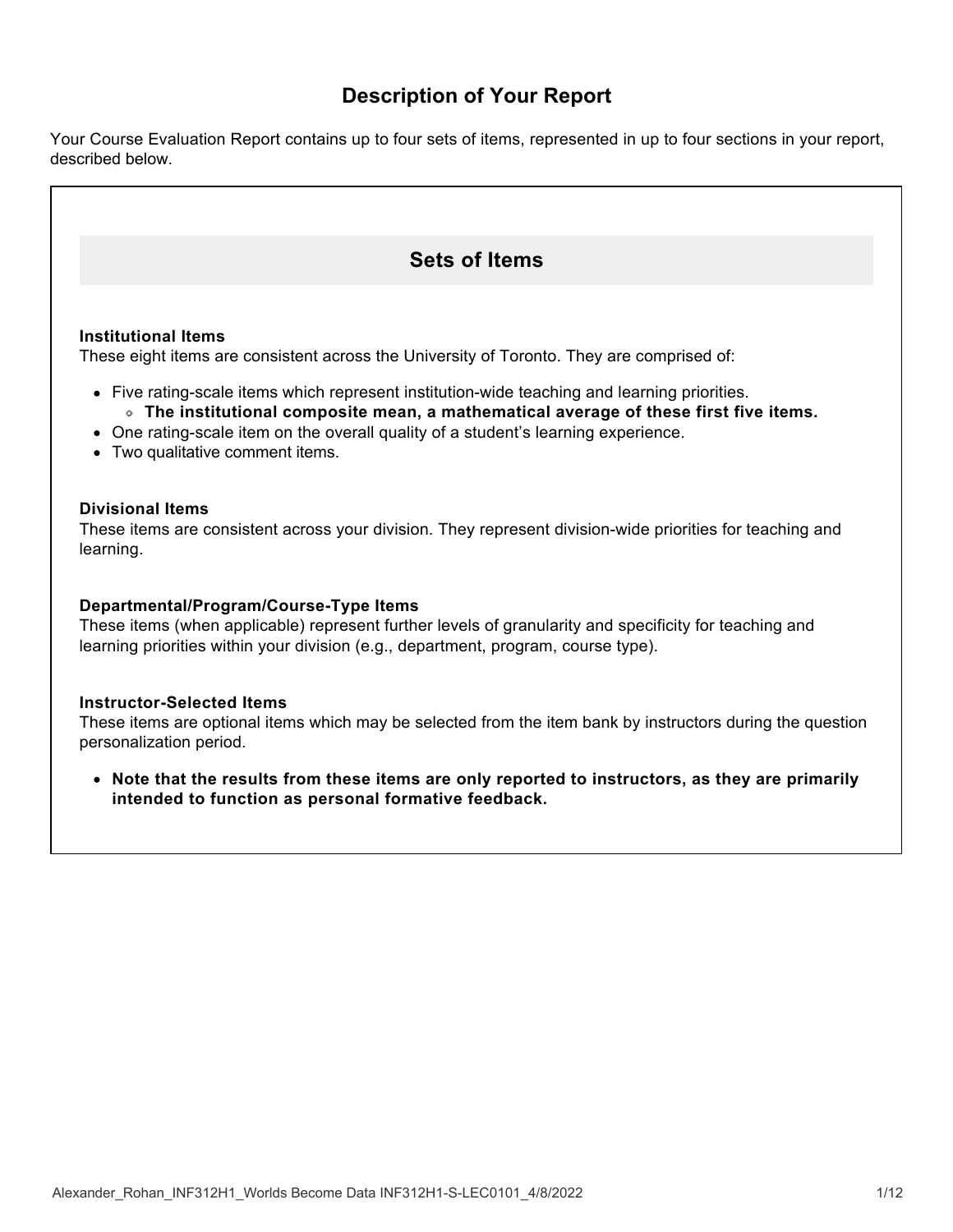# **Report Sections**

The following provide different statistical summaries and representations for your institutional, divisional, and departmental/programmatic items (where appropriate).

## **Section 1: Course Evaluation Overview**

Provides all course evaluation data except instructor-selected items.

### **Section 2: Response Distributions and Additional Statistics**

Provides detailed response distributions.

- The number and relative percentage of respondents providing a given answer is provided, along with a graphical representation.
- This section also reports further statistics for each set of items relative to Section 1.

## **Section 3: Comparative Data**

Provides comparative means for your course as compared to the relevant means across *all other evaluated courses at a particular level of comparison (e.g. division, program)* for each set of items.

## **Section 4: Instructor-Selected Items**

Provides data for optional items that instructors can select from the item bank during the question personalization period. This section is formatted identically to Section 2.

# **Statistical Terms Used in this Report**

**Mean:** The mathematical average. This measure is the most sensitive, and can be greatly affected by extreme and/or divergent scores.

**Median:** The middle value when all responses are ordered. This measure is less affected by extreme and/or divergent scores.

**Mode:** The most frequently occurring score.

**Standard deviation:** A measure of the "spread" of the data.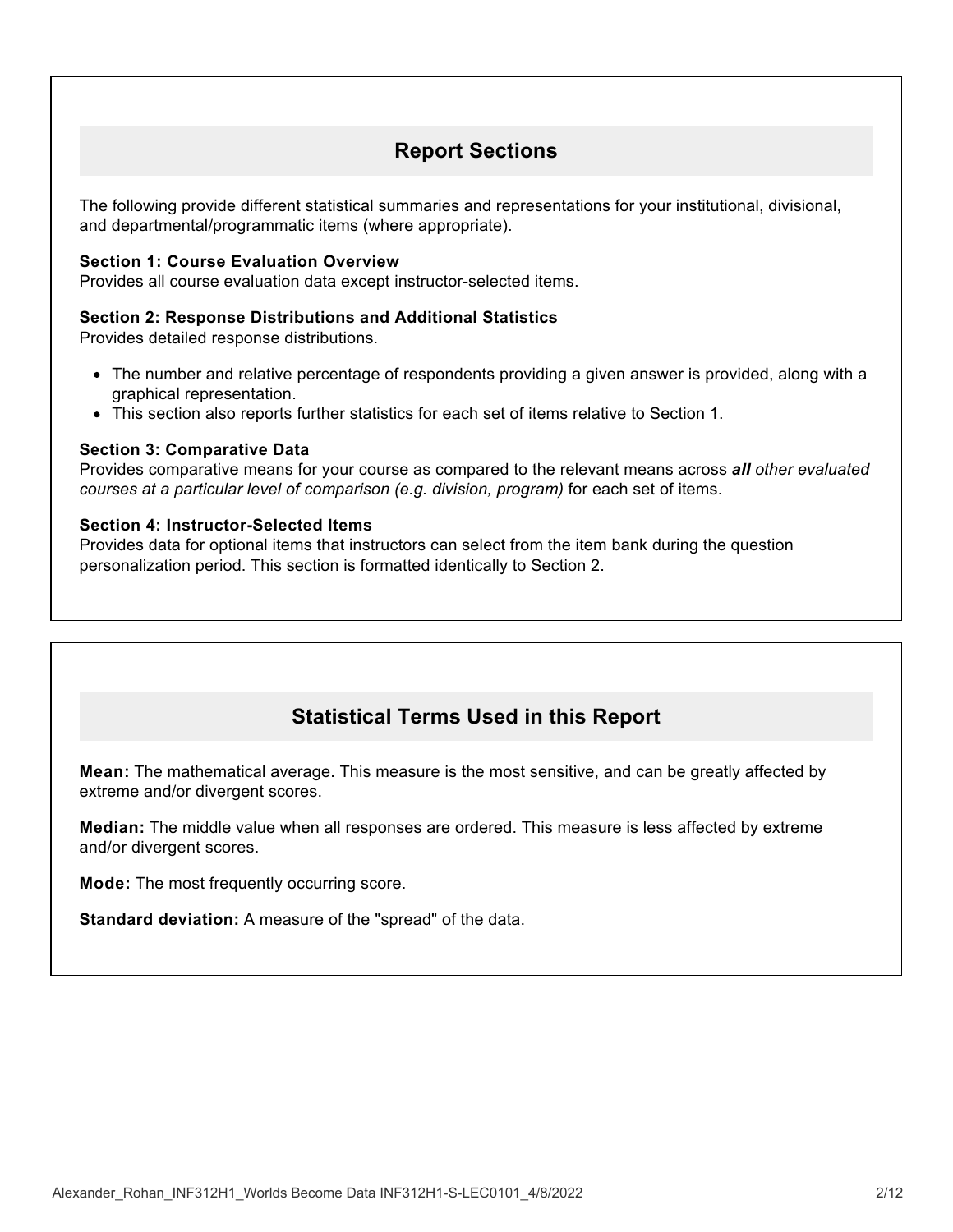#### **FI Winter 2022 BI Program**

**Course Name: Worlds Become Data INF312H1-S-LEC0101 (INPER) Division: FIS Session: S Session Codes: F = First/Fall, S = Second/Winter**

**Instructor: Rohan Alexander Section: LEC0101 Delivery Mode: INPER**

**Report Generation Date: April 12, 2022**

| Raters    | <b>Students</b> |
|-----------|-----------------|
| Responded | 4               |
| Invited   | 26              |

## **Section 1: Course Evaluation Overview**

## **Part A. Core Institutional Items**

## **Scale: 1 - Not At All 2 - Somewhat 3 - Moderately 4 - Mostly 5 - A Great Deal**

| Question                                                                                                                                |     | Summary |  |
|-----------------------------------------------------------------------------------------------------------------------------------------|-----|---------|--|
|                                                                                                                                         |     | Median  |  |
| I found the course intellectually stimulating.                                                                                          | 3.4 | 3.5     |  |
| The course provided me with a deeper understanding of the subject matter.                                                               | 3.3 | 3.0     |  |
| The instructor (Rohan Alexander) created an atmosphere that was conducive to my learning.                                               | 3.3 | 3.5     |  |
| Course projects, assignments, tests, and/or exams improved my understanding of the course material.                                     | 3.6 | 4.0     |  |
| Course projects, assignments, tests and/or exams provided opportunity for me to demonstrate an understanding<br>of the course material. | 3.6 | 4.0     |  |
| Institutional Composite Mean                                                                                                            | 3.4 |         |  |

### **Scale: 1 - Poor 2 - Fair 3 - Good 4 - Very Good 5 - Excellent**

| Question                                                             |  | 'Summary    |  |
|----------------------------------------------------------------------|--|-------------|--|
|                                                                      |  | Mean Median |  |
| 6. Overall, the quality of my learning experience in this course was |  |             |  |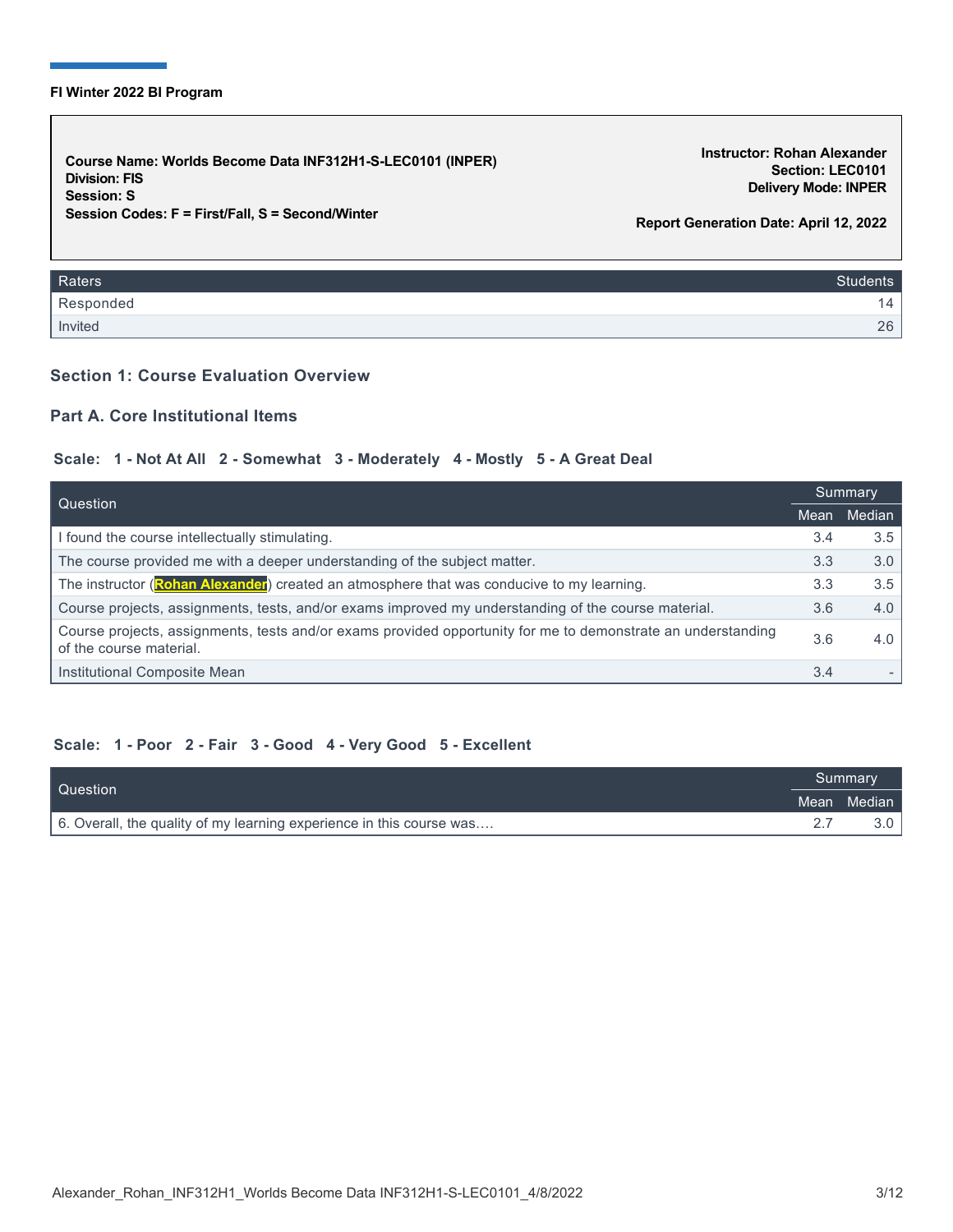## **7. Please comment on the overall quality of the instruction in this course.**

#### **Comments**

The quality of instruction was great, being tasked with creating content and teaching everyone a programming language with various backgrounds in coding is quite difficult. It is just difficult in person sometimes when looking at the screen to see the code.

#### I felt as if I was self–learning everything.

I am interested in the course but I think it could be beneficial to build the foundation first.

The style of the way things were taught were frankly not ideal and conducive to my own learning. For a coding course, there should have been more introductory material given on the first few weeks of classes. The program does not require a programming background, so the expectation that we knew R already was quite an unfair expectation. On the first day, we already went through live coding and workflow components. We were not even given an introduction to the R environment or a chance to download R and RStudio. It was quite frustrating to follow along when the instructor was already live coding, when my softwares were still downloading. Even as someone who has had a bit of an experience with R, I still struggled to understand the initial concepts as the use of libraries and the types of coding arguments used were very different from the old ways R was used. Throughout the rest of the classes, we had to follow the textbook on the website, though no slide decks were given to direct us to the key information on the textbook. I had to follow along the lecture trying to read the chunks of text on the website. It would have been useful if these key details from the textbook were put on slides, so we could follow along. I often became lost and did not know which paragraph in the textbook we were on because there would have been jumps in content. Overall, though the instructor was friendly, supportive, and accommodating with how much time we needed for assessments, I found the quality of instruction to be ineffective to my learning. The course needs to have more introductory material in the beginning. A supplementary workshop outside of the scheduled classes on R basics were given to us later in the semester, and I think this session would have been useful if it were part of the class in the first week. Having presentation slides would also help us follow along if live coding is not happening and we are just learning the theory.

Thank you for instructing us for the whole semester! Actually, I suppose the amount of contents that we covered was much intense when the lecture was conducted online. As time goes by, it became loose and it was kinda hard for me to concentrate in the class more or less. Also, It would be much better if the course material was provided on quercus so that students can take notes down during the class:)

First, I want to start with a disclaimer: starting this semester online had a significant negative impact on my ability to engage with course material, even after we moved back in–person. So, take my thoughts on course engagement with a grain of salt; even the most thoughtfully–organized course would have likely struggled to keep my attention this semester.

INF 312 with Rohan was one of the more interesting courses I have taken in university so far. Despite coming from a programming background, the specific skillset involved in this course (R, etc.) was new to me. I felt that Rohan did an adequate job providing enough initial materials and sample code that I could get started with it, and from there develop my knowledge through experience, or by accessing documentation pages which Rohan had included as useful resources.

That being said, even coming from that programming background, I found the experience of learning and using R, in particular its syntax and idioms, especially frustrating. Indeed, much of my hesitation when approaching my assignments did not revolve around the difficulty of the analytical task at hand, but rather the pain of solving problems in R (as opposed to another language). I would be forced to imagine that other students, especially those who are just developing a conceptual model of programming this year, found the process even more frustrating, compounded with the added complexity of reading stack traces, learning to use Git, etc. After classmates had mentioned their struggles, he arranged for supplementary workshops on these skills.

By the end of the semester, especially coming into the busy March midterm period, class time had largely devolved into a combination of a) R–specific questions and b) discussion of what would be required for upcoming papers. In some cases, the slide/textbook content – which tended to cover more statistical principles – felt like something of an afterthought: I felt like I could use class time to learn and conceptualize R, or learn about the statistics, but not both. Having previously languished in a theory– heavy statistics class before the pandemic, perhaps this model ended up being best for this extremely peculiar semester. It almost seems that, at some point in the semester, Rohan shook off a more formal approach and tried to engage with students in a more direct way, such as the tea–tasting exercise; I greatly preferred the latter.

Note that this grievance about onboarding with R is in line with a more general grievance with the BI's first year, which I argue could serve to offer a more concrete technical background considering the breadth of programming–focused courses. While learning and using R was certainly not undoable, and by the end of the course gave me a marketable skill which I didn't have before, I still can't help but feel I would have engaged more with the course had instruction been offered in, say, Python, where I could start thinking about abstract metaphors instead of the fine details of the language syntax.

The weekly workload of this course was very reasonable. Although the grading scheme (tutorials vs. quizzes, the number of grades being dropped, etc.) took some time to understand, I never felt that I was overloaded with work from this course alone. By and large, the quizzes contained a good balance of direct 'trivia' (say, questions about various R functions) and applied thinking based on that week's lecture topic. I especially appreciated being able to find practically everything course–related on one website, which was well–organized and reflected the course well. The tutorial prompts also seemed interesting, but the type of work required to complete them every week wasn't compatible with my studies this semester.

Finally, Rohan was a very prompt marker once a paper was submitted, outlining feedback through both a detailed rubric and a series of comments left on the submission. The feedback was useful and helped inform improvements for future papers. I found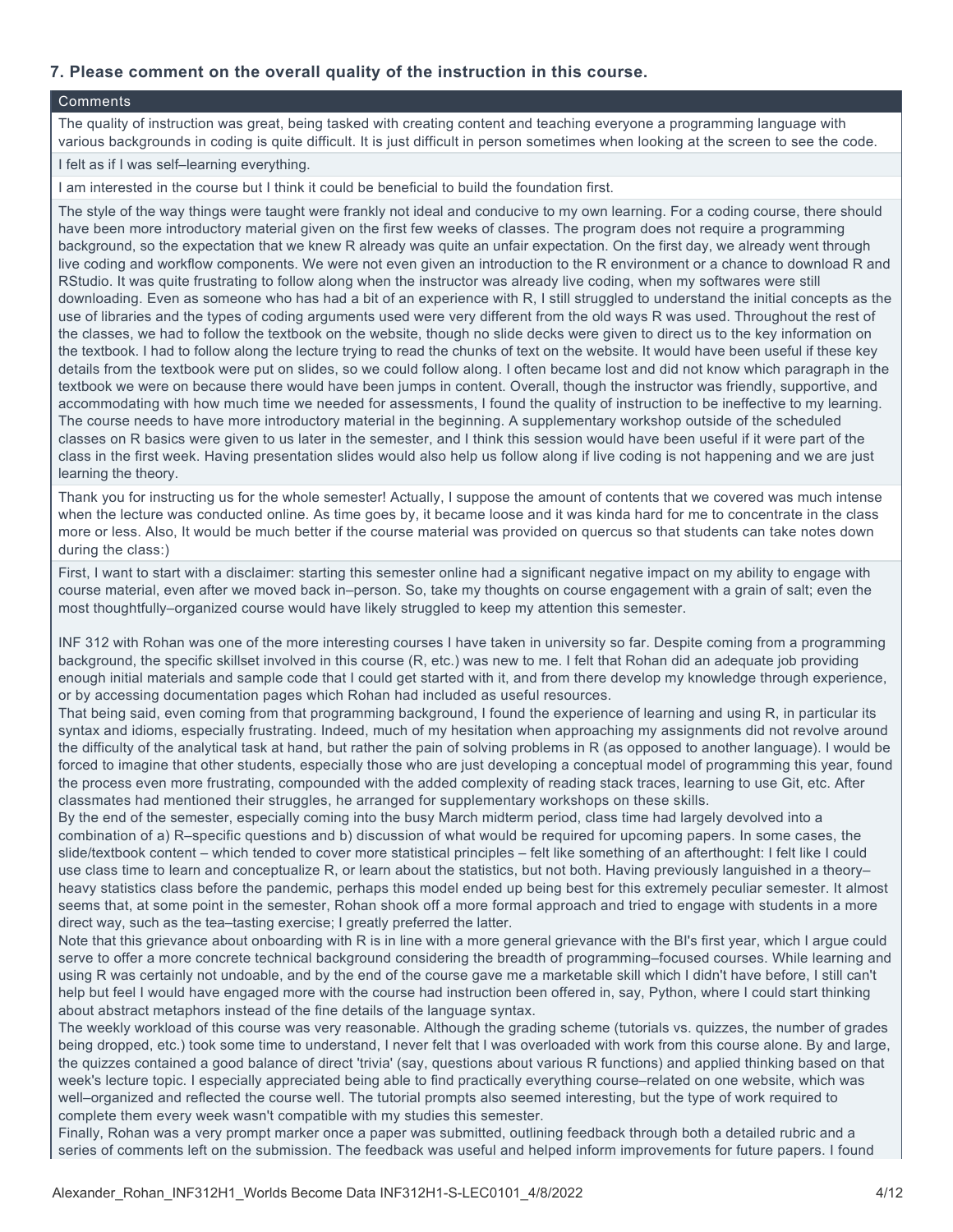#### **Comments**

the papers were a reasonable amount of work for a major course project, and gave me a good opportunity to demonstrate what I had learned in my own self–guided exploration of R. However, I feel that I was still lacking some amount of a data visualist's intuition, for what sort of visualizations I might approach with a given type of data.

I think the instruction of the course could be more clear and detailed. Personally, I understand better when professors explain why they are doing specific steps on the way. For example, one of the TA for the R studio workshop explained each and every step and what it does. That really helped me understand what was going on and what to do for my assignment.

However, Rohan was a great professor to talk to and always made the classroom laugh.

The teaching aspect is very lacking. It is not like an introductory course, but more like a course designed for people with some experience

While some of the lectures provided important basics in R, I found that did most of the learning on my own time using google. I believe that this course should have provided more beginner material since the majority of the class was coming in with no prior coding knowledge. It would have been nicer if the course eased the students in with some R and knowledge on data analysis separately before throwing a full paper at them. Additionally, I think it would have been helpful if the course instructor would have gone over the paper instructions and the deliverables in more depth in class and or gone through the examples of some of the previous papers.

Rohan's instructions to the assignments were not very clear at first but he fixed them after we talked about this in class. His lectures were fun and insightful. His book made it easier to follow class contents.

I would like to start off by saying that I am not particularly good with the material that is intended to be learned in this course and so my bias would be coming from that point of view. I was very interested with the course when the term started and thought that this is one of the courses that has very applicable skills we can learn from. I think that the Professor is very passionate about the subject matter and it clearly shows on his syllabus and how extensive his coursework is. I think that for students who do really well in Statistics and have some familiarity with coding would really enjoy and thrive in the course. I think the problem stems from the diversity the cohort has and how I come in with almost no background on the concepts because it has been years since I last learned about it in school. There was a steep learning curve with the platform that we needed to use to that adds to challenge and difficulty. The mixture of having very weak stats and programming background made it easy for me to feel as though I was falling through the cracks. I do think that I learned to make sense of data around me and I am hopeful that I can continue to explore this path with more time and less pressure to meet certain standards in school. I do find the course to be very interesting and wish I could have learned and done better. I particularly like that there was an online learning that was recorded because I found that to be helpful to rewatch again and again when needed. I wish there was some heads up maybe in the fall term of what was to come, maybe a recommendation to start learning basics of R or stats. I also hope there would be been more options to work as a group or individually because although I can see the relevance of working on your own, working in groups can help with adjusting using different strengths people bring to the group. Considering that the course is called worlds become data, I do think that it met that expectation. I did learn a lot and although I do think I am not good at it, I can say that I still came out of it having an understanding of how and what we can do with the data around us.

Rohan was overall a good prof that very obviously cared about his students and role as an instructor. There was some disconnect because sometimes he would stray from the syllabus and take on more a "flipped classroom" scenario where we would show up to lecture and he would ask us if we had any questions instead of having a more "standard" lecture where he had slides or code pre–prepared, but we wouldn't have come prepared with general questions, or if we did have questions, they were often more specific and may not have been applicable to the full class. This sometimes made the lectures feel unorganized or that they had a lack of flow but my understanding is that is more the way they do things in Australia so it might have just been me not being used to a certain style of teaching. I think Rohan being so open–ended and relaxed when it came to his lecture–style was a double–edged sword because it was sometimes interesting to hear about his perspective relating to current events or watch him live–code but students needed him to be more assertive when it came to delivering a lecture – we needed more sequential, predictable learning outcomes from each lecture especially since R was new to a lot of us. He sometimes had a tendency to assume we had a certain amount of stats knowledge already, which was challenging. A little "placement" task at the beginning of the term could have provided more of a picture for him of how much the class knows vs. needs to be taught. He is clearly a very gifted stats guy but I think a lot of his genius flew over our heads – he live–coded fast but I think he's so used to using R that he didn't realize how fast he was going so it was appreciated he recorded everything because I couldn't keep up with him. A challenge with tutorial is since the tutorial assignments were optional, many students didn't do them and since tutorial was a place where Rohan had hoped to discuss tutorial, we often didn't talk about the tutorial and ended class early. I think tutorial could have been a place for us to practice our skills more – e.g., doing the tutorial together or being assigned a mini–project that is doable in an hour. Then maybe students would feel less like they didn't know how to use R, because they would be practicing it on a more regular basis in a collaborative environment. I appreciated his attempts to be interactive, using our names and trying to get to know about us through his coding examples (e.g., testing our names to see their popularity in an example about graphing YoY data). I think our class really struggled but looking back, would probably be surprised by how much we've learned as far as how to do the basics in R.

The professor was very enthusiastic about the course content and during instrution. I appreciated that the instructor showed genuine interest in our papers and our ideas.

One issue I had with the course is how fast–paced the instructor went during lecture. Often if I mispeleld a certain line of code I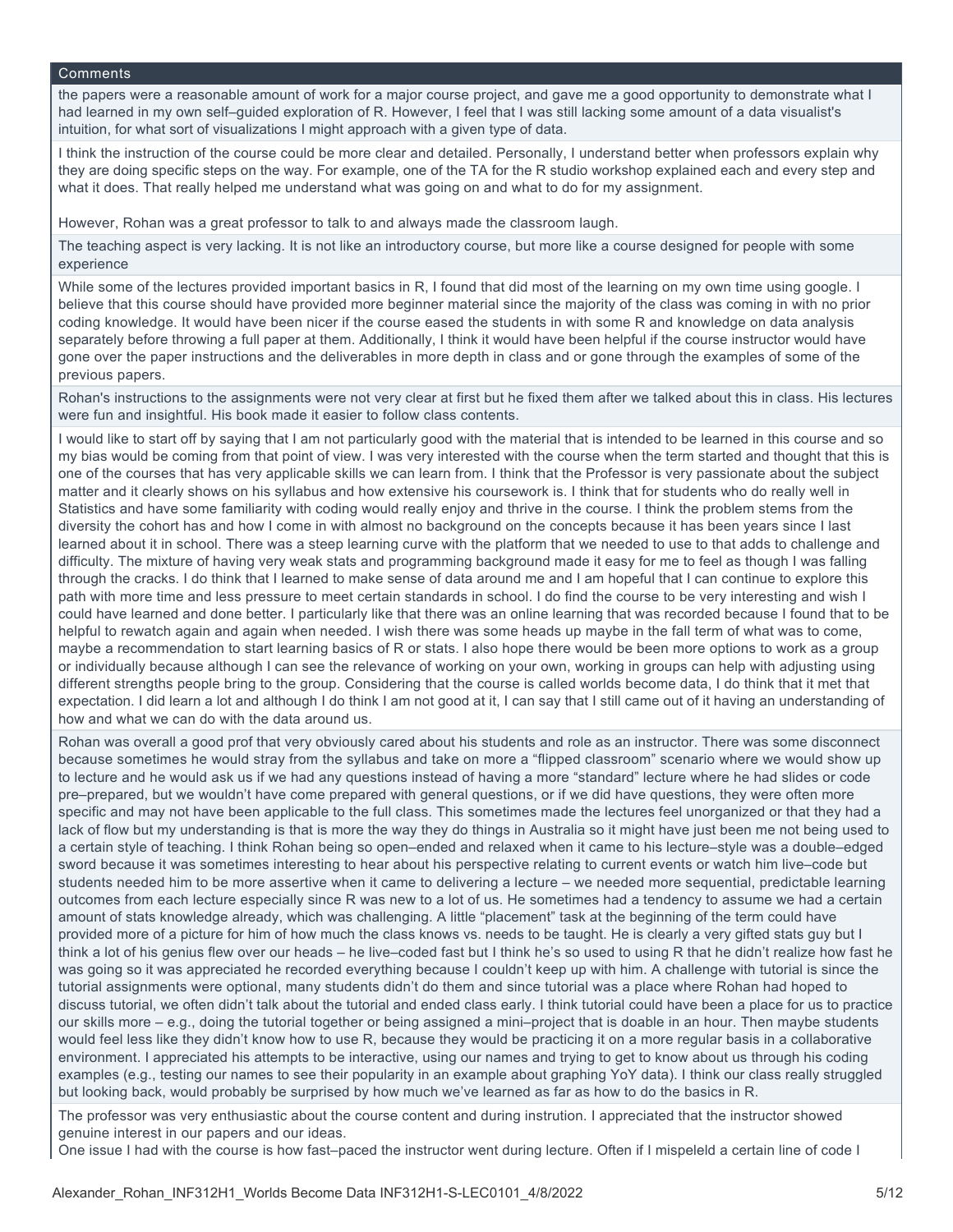#### **Comments**

would be left very behind by the time I fixed it and wouldn't be able to catch up.

It would have been helpful if the instructor explained in more detail what certain functions and code does while he was writing them so I have a better idea of what he was doing.

## **8. Please comment on any assistance that was available to support your learning in this course.**

#### **Comments**

The teacher proved to be very patient and understanding with everything that had been going on he was always open to hearing the students out and providing feedback when he can.

#### more foundation lesson

Despite the difference in style, the professor was very much available for support in learning. Later on in the semester, he encouraged our attendance to basic R workshops being conducted outside of lectures. The textbook was also free access which was very accommodating. The grading scheme was very useful because we had the flexibility of choosing quizzes vs tutorials and choosing whichever one suited our learning style and our schedule best. I also really liked that we were presented 4 opportunities to submit a paper and had the flexibility to have our best 2 graded. In terms of course assessment, I think they were representative of the content we learned, and challenged us to produce data visualizations that most of us had not produced before. They were definitely challenging, especially the first assignment, as the quizzes (which I chose to do) did not really have coding components so we could not apply the skills needed in terms of the topics we discussed weekly, so the first assignment requiring coding took a lot of self–learning just to familiarize myself with the environment.

#### None!

I cannot speak sufficiently high praises of Rohan's accommodation this semester. From the very first papers and quizzes, he was extremely forgiving with missed deadlines, to the extent that he was surprised more students didn't submit Paper 2 (despite many students only submitting Paper 1 after the prior's due date) by simply taking more time. Similarly, during particularly rough stretches of the semester, a Quercus email from Rohan saying that that week's quiz/tutorial would be given full marks was a sigh of relief. He seemed to understand that the circumstances had made being a student far more exhausting than usual, and demonstrated enough flexibility to ensure that his course did not become an insurmountable obstacle or source of stress.

#### The TAs from the workshop

Making the course less difficult, and making the paper less difficult, will at least provide a buffer for inexperienced students

He responded to my emails very quickly and he's very understanding. I would suggest either the faculty the the course instructor to provide a small math revision session for people without strong math background in order for them to learn better in this course. For me, I'm not a good writer but I met with writing advisors for my papers.

The Professor was able to set up a review session with two MI students to help with the gap in knowledge but I wish this would've been something available to us from the start of the class. The Professor also recommended a student that we can reach out to when help is needed although it is a challenge because MI students are also busy and sometimes may not have the time to assist. The Professor is able to work with adjusting deadlines for the class too that helps a lot with trying to produce the work needed.

Rohan is a compassionate and understanding prof. He is excellent at asking for course feedback, did so throughout the course, and regularly checked in with us about our workload and adjusted his teaching and assignment schedule accordingly. When he realized we were really struggling with using R, he provided two workshops with Masters students to help us. While I wish that these workshops had been provided sooner in the semester, the fact that he followed through and connected us with some help is appreciated. I also appreciate that his textbook was free, and open–source. He also provided examples of previous students' work on assignments. While I wish that the papers had been written specifically by BI students (some of them were masters–level), it was helpful to see strong assignment examples. I think the most challenging thing for Rohan was figuring out the best ways to help us succeed in connecting data and storytelling. Many of us didn't have a background in stats so being able to identify stories from data was a challenge in itself, along with the steep learning curve of R. His grading scheme was a blessing and a curse – while I liked having the quiz vs tutorial option, the lack of incentive to do more than the bare minimum made it so I probably had a lot less practice using R than if I had had to do all of the tutorials – at the same time, I think it would have been extremely demanding to have to complete the tutorials every week outside of class time. I appreciate that he only took a collection of the best marks so we were able to redeem ourselves and get to know his grading scheme. At first, he didn't provide a rubric but it is appreciated he apologized when we all received bad marks because he hadn't specified what he was looking for and from then on provided very thorough rubrics. It was extremely appreciated he recorded all lectures, especially the ones where there was live coding.

The professor was very responsive to emails and was available for office hours both by appointment and after class.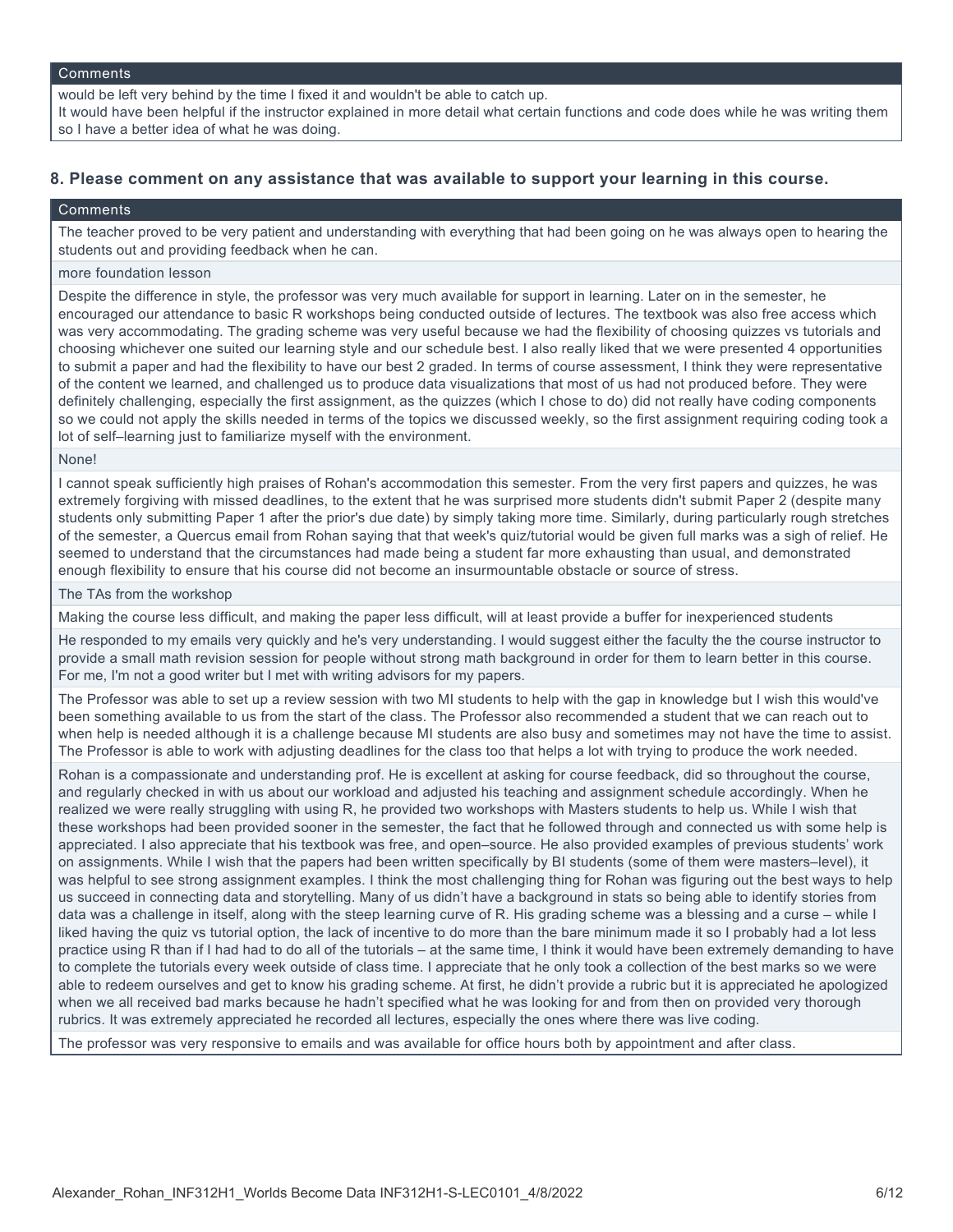## **Section 2: Response Distributions and Additional Statistics**

This section provides detailed response distributions.

**Mean:** The mathematical average. This measure is the most sensitive, and can be greatly affected by extreme and/or divergent scores.

**Median:** The middle value when all responses are ordered. This measure is less affected by extreme and/or divergent scores.

**Mode:** The most frequently occurring score.

**Standard deviation:** A measure of the "spread" of the data.

# **Part A: Core Institutional Items**

## **1. I found the course intellectually stimulating.**



## **2. The course provided me with a deeper understanding of the subject matter.**

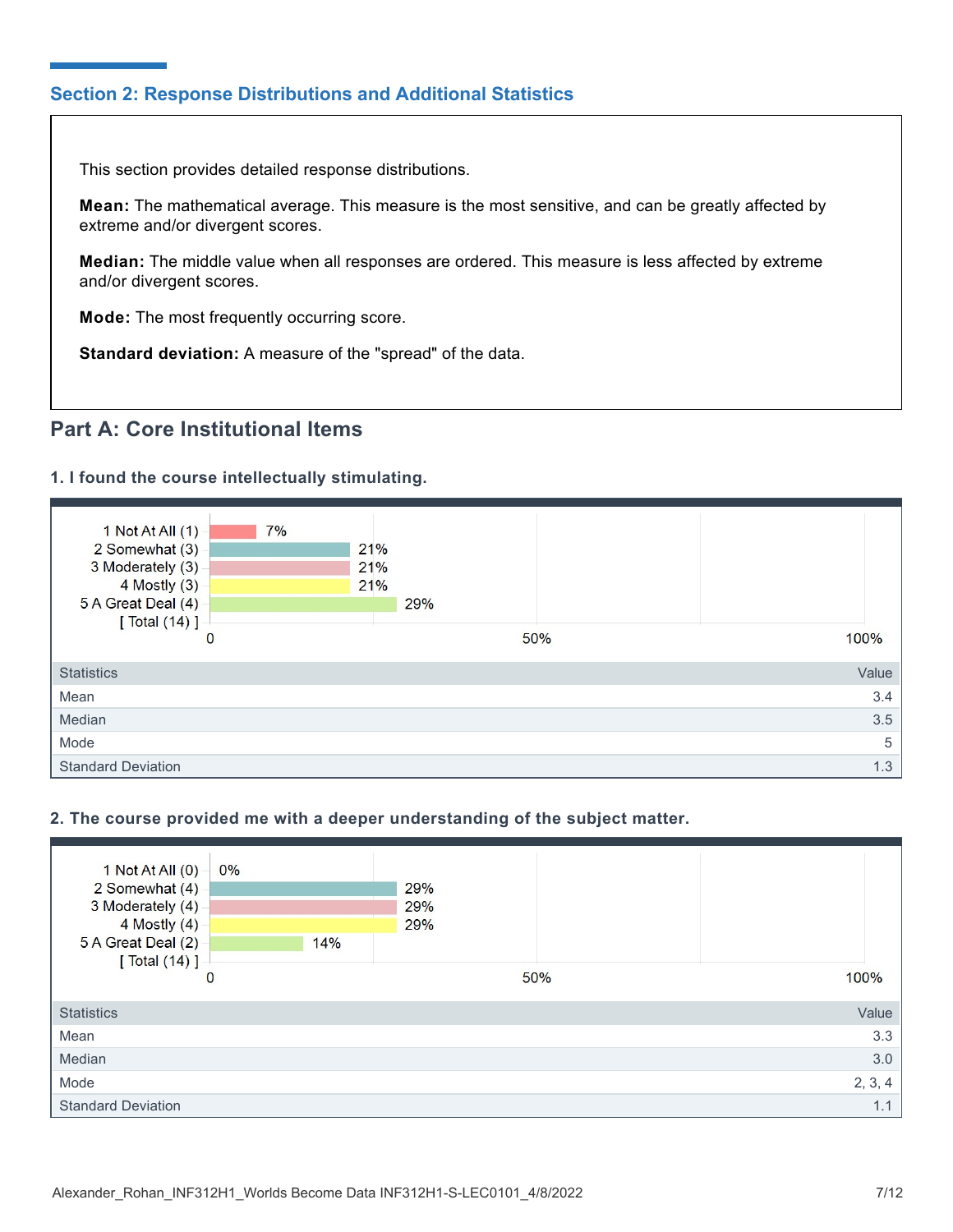## **3. The instructor (Rohan Alexander) created a course atmosphere that was conducive to my learning.**



## **4. Course projects, assignments, tests and/or exams improved my understanding of the course material.**



## **5. Course projects, assignments, tests and/or exams provided opportunity for me to demonstrate an understanding of the course material.**

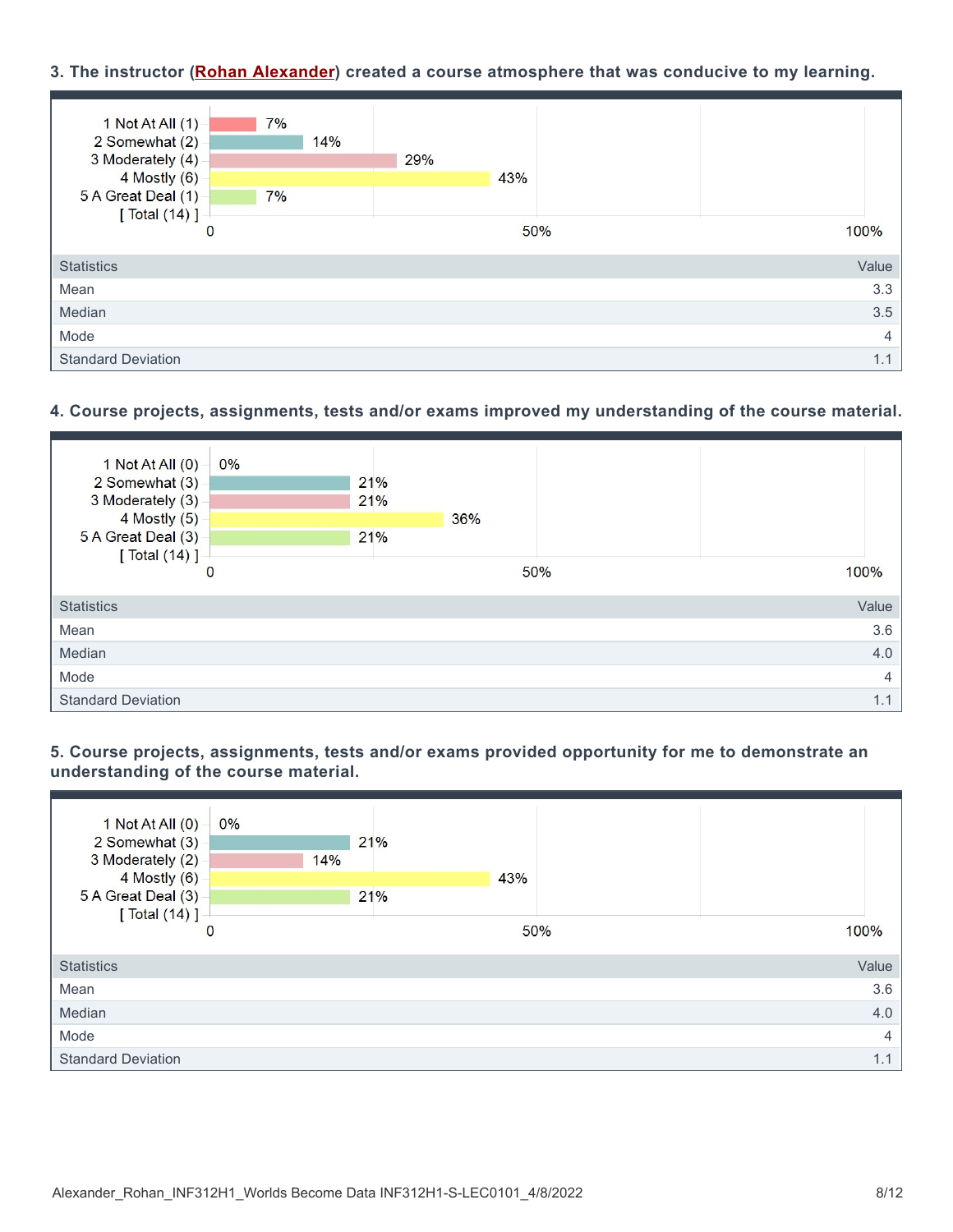## **6. Overall, the quality of my learning experience in this course was….**

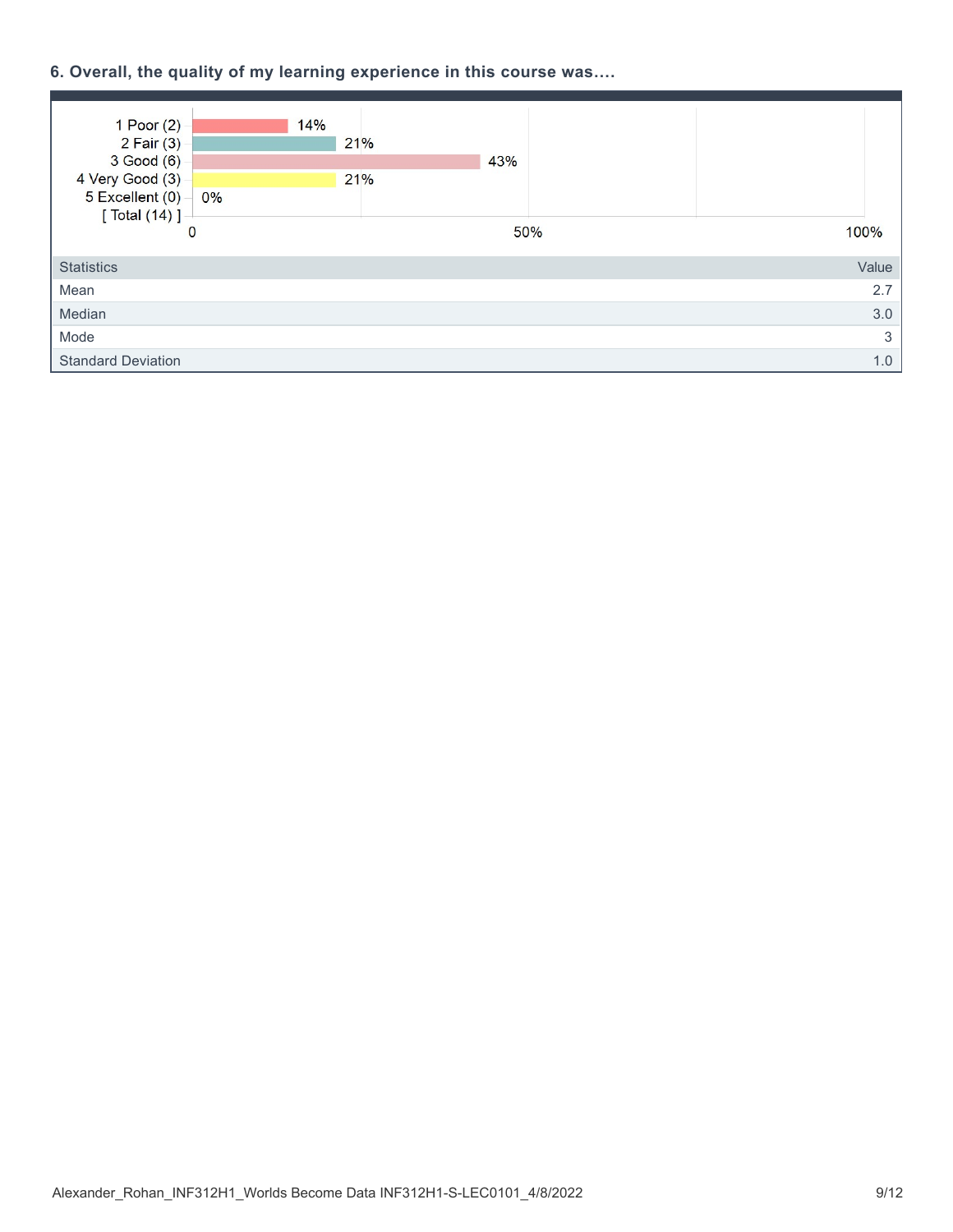## **Section 3. Comparative Data**

This section provides overall means for given comparators (e.g., division, department) alongside the mean values for a given course. Note that the comparators are calculated by pooling together all individual student survey responses (e.g., student responses for all of the courses in a department are pooled together and the departmental mean responses calculated from that). The provided comparators are thus a measure of the 'average' student experience for a unit or division; they are not a measure of the 'average' course in a unit or division. This calculation has the effect of giving large courses more 'weight' in the calculation of the comparator means. The effect of this on the calculated comparator varies depending on the relative proportion of large or small courses within a unit or division. As such, the departmental and divisional comparative mean values provided on course evaluations should not be regarded as an absolute and definitive benchmark.

*For example, if a department offered only two courses, one with 1000 students who all answered 3.5 and the other with 10 students who all answered 4.5 (so that the means would be 3.5 and 4.5 respectively), then the departmental mean provided on the course evaluations would be 3.51 since the calculation would be [(3.5x1000)+(4.5x10)]/1010]=3.51 and not (3.5+4.5)/2=4.*



## **Part A. Core Institutional Items**

**Scale: 1 - Not At All 2 - Somewhat 3 - Moderately 4 - Mostly 5 - A Great Deal**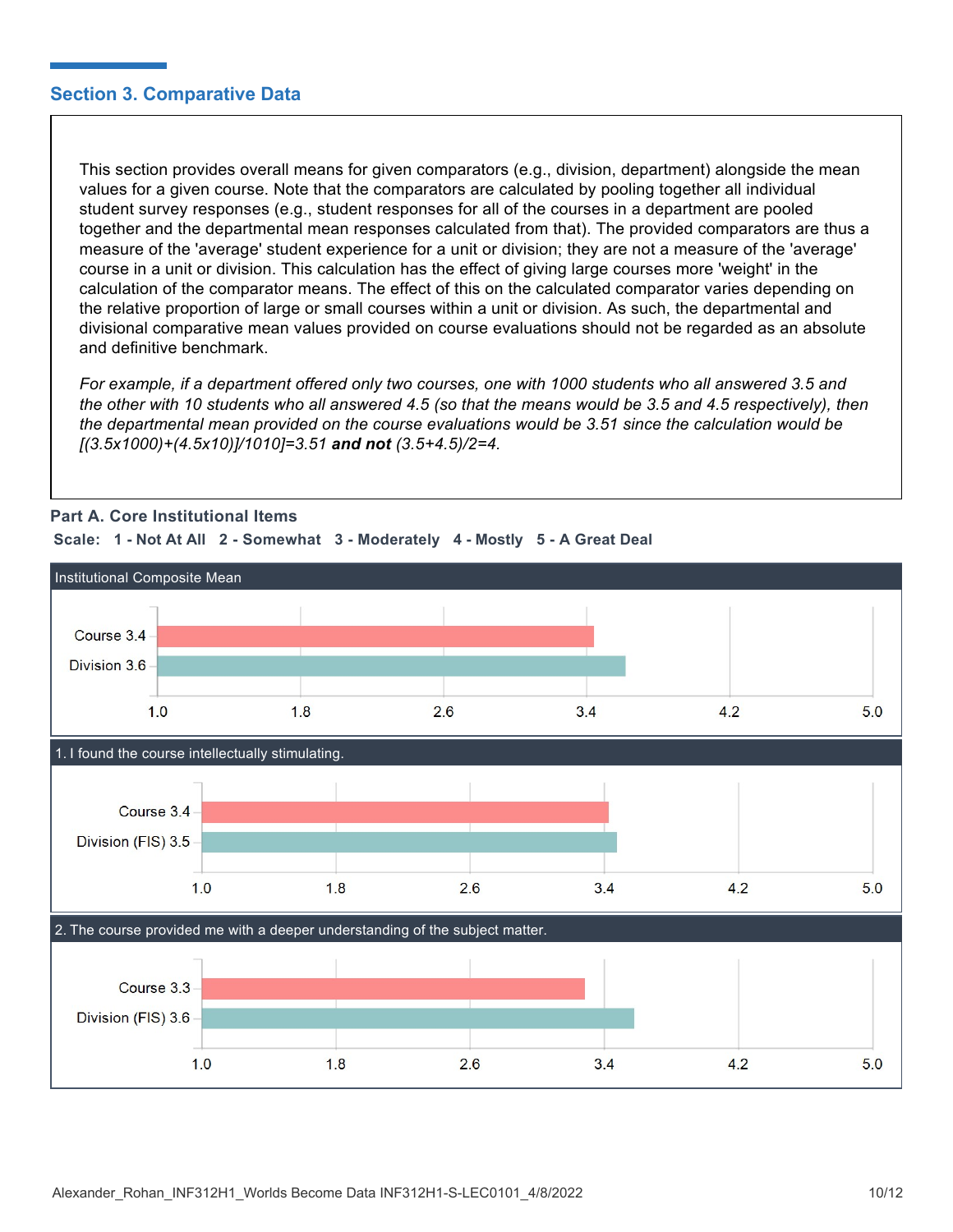